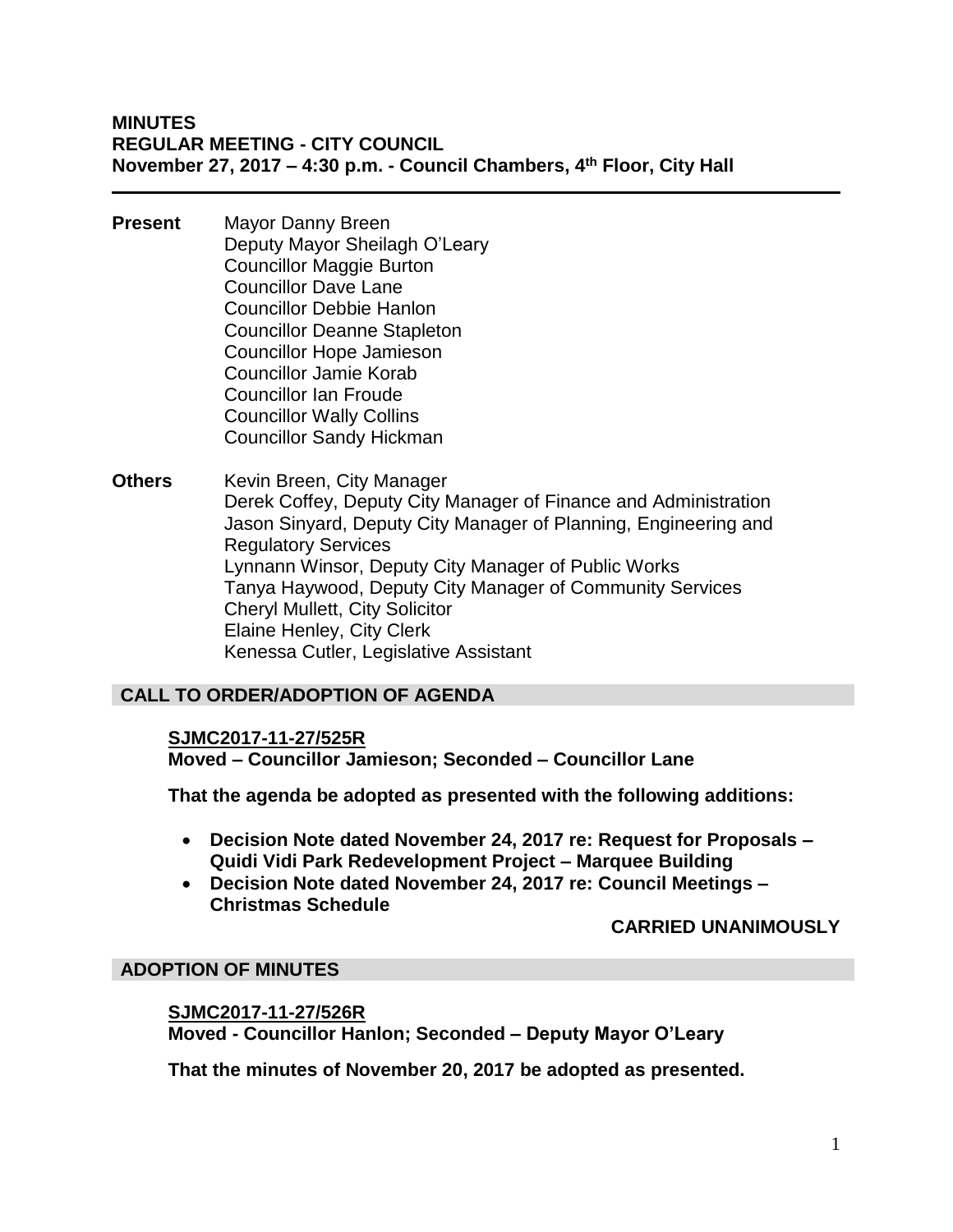#### **CARRIED UNANIMOUSLY**

#### **BUSINESS ARISING FROM THE MINUTES**

#### **Notice of Motion – Councillor Hickman - Amendment to the St. John's Accommodation Tax By-Law**

Councillor Hickman presented the above listed motion.

#### **SJMC2017-11-27/527R**

**Moved – Councillor Hickman; Seconded – Councillor Lane**

**That Council enact an amendment to the St. John's Accommodation Tax By-Law to reflect the current accommodation tax rate as approved by Council and to align the collection dates with the administrative processes for the City.**

#### **CARRIED UNANIMOUSLY**

#### **NOTICES PUBLISHED**

#### **COMMITTEE REPORTS**

#### **Committee of the Whole Report – November 15, 2017**

*Link to Report* 

Council considered the above noted report and the recommendations therein.

#### **SJMC2017-11-27/528R Moved - Councillor Korab; Seconded – Councillor Lane**

**That Council approve the following recommendation pertaining to the Special Events Advisory Committee Report dated November 8, 2017.**

**Recommendation: That the requested preliminary date/time/location for the 2018 Iceberg Alley Performance Tent be approved.**

# **CARRIED UNANIMOUSLY**

2

**SJMC2017-11-27/529R Moved – Councillor Jamieson; Seconded – Councillor Froude**

**That Council approve the following recommendation pertaining to Decision Note dated July 19, 2017 re: End of Operating Agreements.**

**Recommendation: That the City extend the notice period for its non-profit housing rent increases from three months to six.**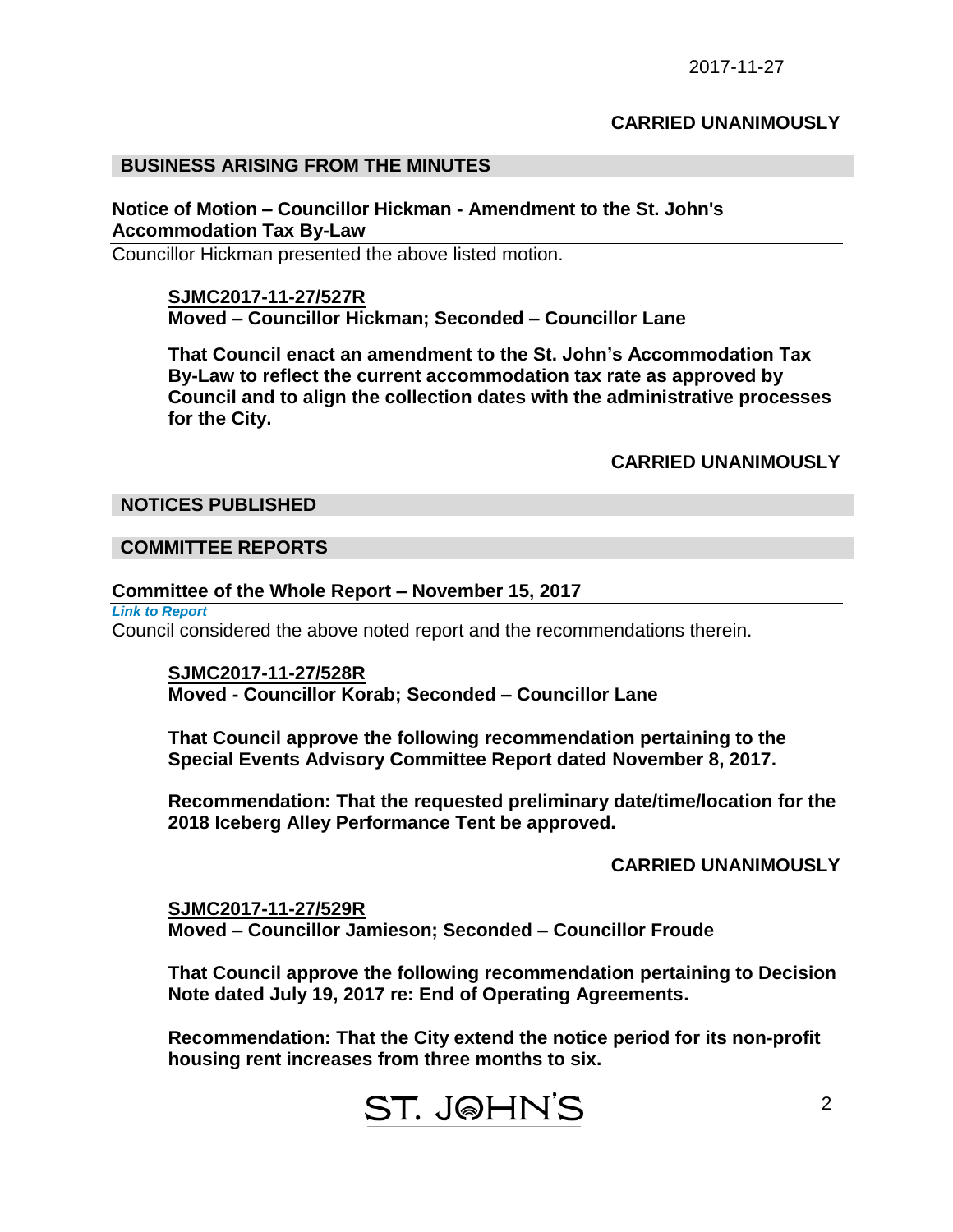#### **CARRIED UNANIMOUSLY**

**SJMC2017-11-27/530R Moved - Councillor Froude; Seconded – Deputy Mayor O'Leary**

**That Council approve the following recommendation pertaining to Decision Note dated November 8, 2017 re: Automated Garbage Collection – Public Engagement.**

**Recommendation: That Council approve supplying users with the medium sized 240L bin as this was the preferred option in the public engagement process. It also supports on-going waste diversion efforts and environmental sustainability goals.**

**That Council approve the initial supply of the medium sized 240L bin at no additional fee. Replacement bins will be charged at full cost recovery.**

**CARRIED UNANIMOUSLY**

**SJMC2017-11-27/531R Moved - Councillor Burton; Seconded – Councillor Collins**

**That Council approve the following recommendation pertaining to Decision Note dated November 6, 2017 re: Built Heritage Experts Panel Report - October 24, 2017 - Item #1: 85 Military Road – Laura Bloomquist and Gary Long.**

**Recommendation: That Council designate 85 Military Road as a Heritage Building by directing Legal to undertake a Designation By-law for Council's consideration and further that detailed plans come back to the Panel for review and consideration.**

# **CARRIED UNANIMOUSLY**

**SJMC2017-11-27/532R Moved - Councillor Burton; Seconded – Councillor Collins**

**That Council approve the following recommendation pertaining to Decision Note dated November 6, 2017 re: Built Heritage Experts Panel Report - October 24, 2017 - Item #2: Decision Note dated October 16, 2017 re: 345 Duckworth Street – Application for Signage.**

**Recommendation: That the application for the installation of signage on the MIX located at 345 Duckworth Street be approved provided the lights of the sign do not change in intensity/brightness and colour more frequently than**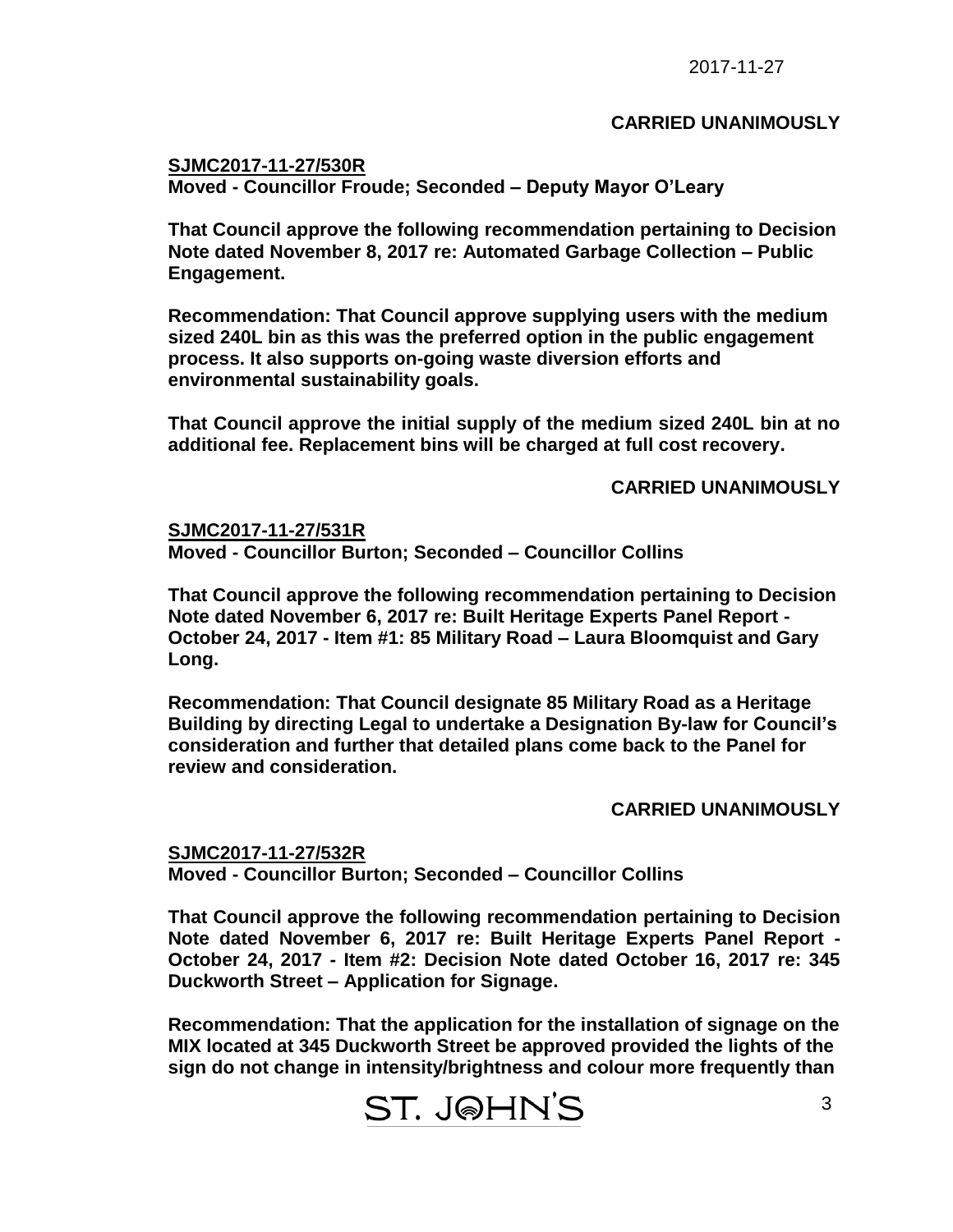**once per day, and the sign is non-animated.**

#### **CARRIED UNANIMOUSLY**

**SJMC2017-11-27/533R Moved - Councillor Burton; Seconded – Councillor Collins**

**That Council approve the following recommendation pertaining to Decision Note dated November 6, 2017 re: Built Heritage Experts Panel Report - October 24, 2017 - Item #3: Decision Note dated October 17, 2017 re: 345 Duckworth Street, Addition of Patio and Glass Guard Rail.**

**Recommendation: To approve the addition of a patio with a glass guard rail to the MIX development located at 345 Duckworth Street.**

# **CARRIED UNANIMOUSLY**

**SJMC2017-11-27/534R Moved - Councillor Burton; Seconded – Councillor Collins**

**That Council approve the following recommendation pertaining to Decision Note dated November 6, 2017 re: Built Heritage Experts Panel Report - October 24, 2017 - Item #4: Decision Note dated October 17, 2017 re: 131 Patrick Street Extension and Façade Renovations.**

**Recommendation: To approve the addition of a third storey with realignment of the windows, and further to reject the garage and French balcony as part of the façade renovation.**

# **CARRIED UNANIMOUSLY**

**SJMC2017-11-27/535R Moved – Councillor Burton; Seconded – Deputy Mayor O'Leary**

**That Council approve the following recommendation pertaining to Discussion regarding the development of a Heritage Policy Subcommittee under the Built Heritage Experts Panel (as requested at the Regular Meeting of November 6, 2017).**

**Recommendation: That Council approve the creation of a Heritage Policy Working Group to develop a City of St. John's Heritage policy.** 

**CARRIED UNANIMOUSLY**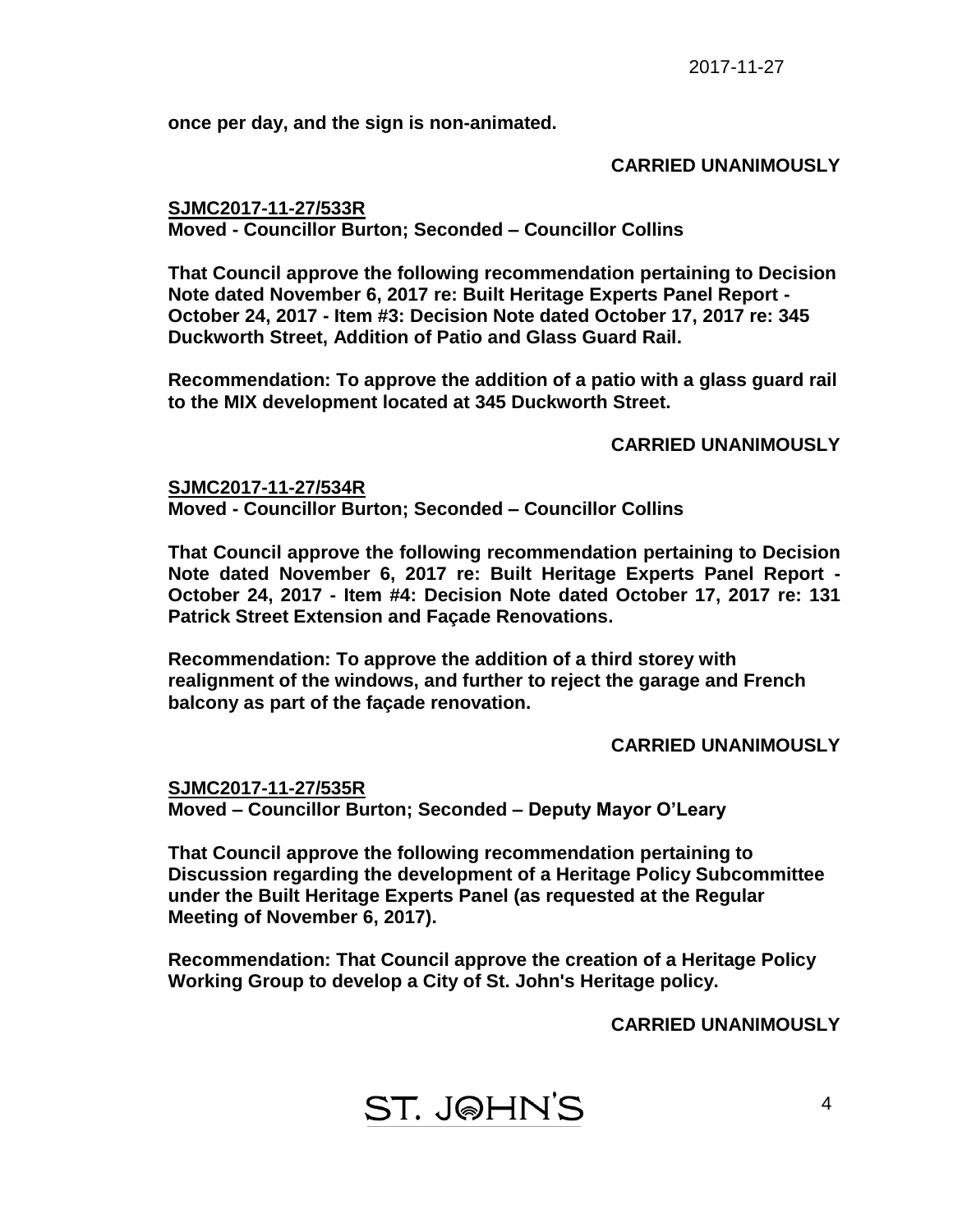**SJMC2017-11-27/536R Moved - Councillor Burton; Seconded – Councillor Stapleton**

**That Council approve the following recommendation pertaining to Decision Note dated November 7, 2017 re: Application to Rezone Land to the Apartment Medium Density (A2) Zone for development of a Personal Care Home - REZ1700018 - 100 Churchill Avenue Applicant: 79963 NL & Labrador Inc./ Kirby Group of Companies**.

**Recommendation: That Council approve the recommendation that the rezoning application for 100 Churchill Avenue from the Commercial Mixed-Use – Pleasantville (CM-Pleasantville) and Residential Medium Density – Pleasantville (R-2 Pleasantville) Zones to the Apartment Medium Density (A2) Zone be considered. It is also recommended that a text amendment to the Apartment Medium Density (A2) Zone that would allow a Personal Care Home as a Permitted Use and to add Uses Complementary to a Personal Care Home as a Discretionary Use be considered. Staff recommend that the application be referred to a Public Meeting chaired by a member of Council. Following the public meeting, the application would be referred to a regular meeting of Council for consideration. At a later date, a Public Hearing chaired by an independent commissioner would be required.**

# **CARRIED UNANIMOUSLY**

**SJMC2017-11-27/537R Moved – Councillor Lane; Seconded – Councillor Korab**

**That Council approve the following recommendation pertaining to Decision Note dated November 9, 2017 re: Public Engagement Evaluation Report.**

**Recommendation: That Council accept the evaluation report and its recommendations.**

# **CARRIED UNANIMOUSLY**

# **Development Committee Report – November 21, 2017**

*Link to Report* 

Council considered the above noted report and the recommendations therein.

1. Crown Land Lease for Powerline Easement – CRW1700025 – 2668 Trans-Canada Highway – Newfoundland Power

# **SJMC2017-11-27/538R**

**Moved – Councillor Burton; Seconded – Councillor Jamieson**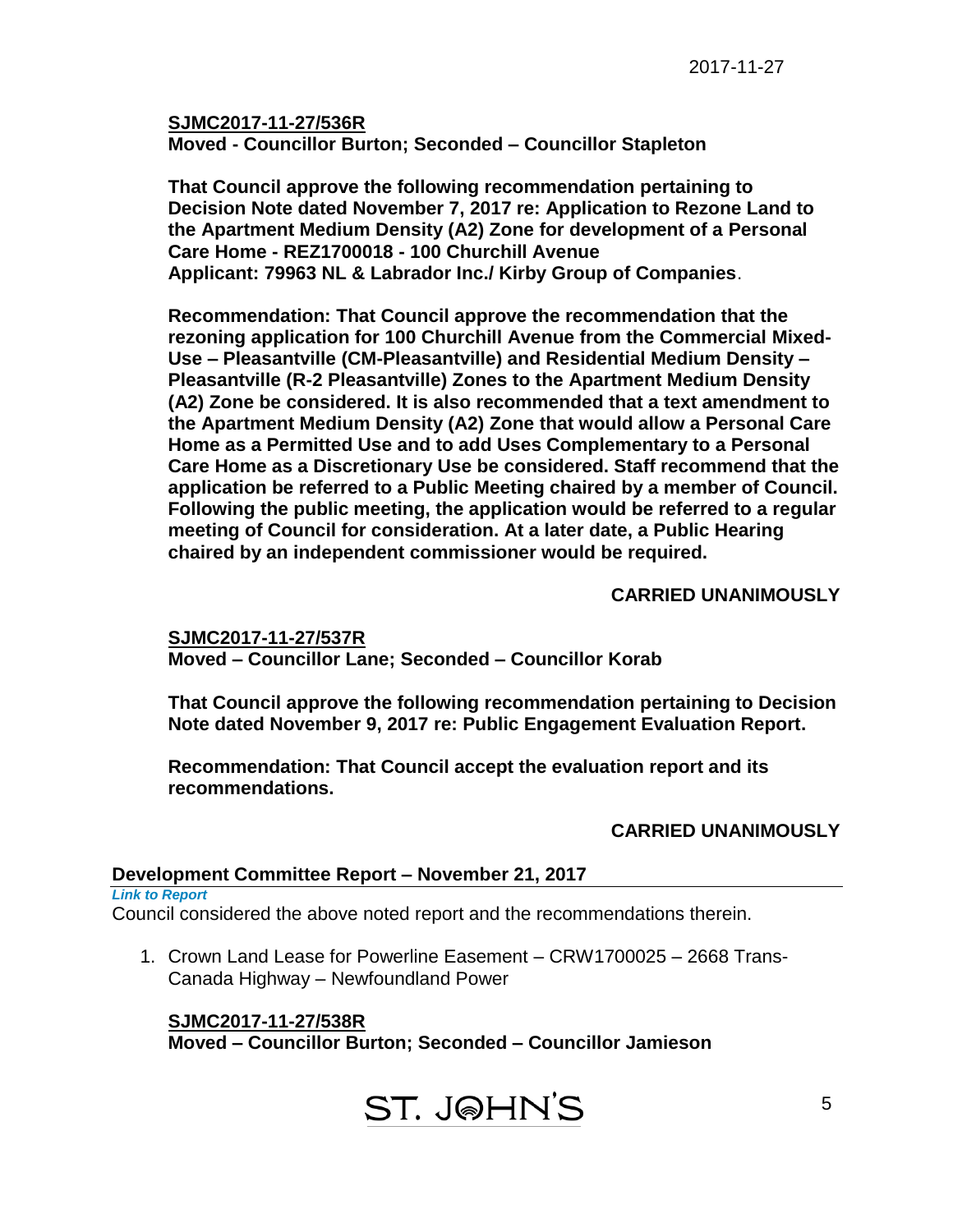#### **To approve the Crown Land Lease.**

# **CARRIED UNANIMOUSLY**

2. INT1700154 – Request for 1.75% Variance on Flanking Road Side Yard – 23 First Avenue

# **SJMC2017-11-27/539R Moved – Councillor Burton; Seconded – Councillor Jamieson**

**To approve the 1.75% variance on the flanking road side yard.**

# **CARRIED UNANIMOUSLY**

3. Proposed Change of Occupancy for Non-Conforming Use – Broad Cove Watershed – INT1700148 – 1082-1088 Thorburn Road

**SJMC2017-11-27/540R Moved – Councillor Burton; Seconded – Councillor Jamieson**

**To grant the Change of Occupancy to allow the proposed convenience store.**

# **CARRIED UNANIMOUSLY**

# **DEVELOPMENT PERMITS LIST**

*Link to List*

Council considered as information, the above noted for the period November 16, 2017 to November 22, 2017.

# **BUILDING PERMITS LIST**

*Link to List*

Council considered, for approval, the above noted for the period dated November 16,

2017 to November 22, 2017.

# **SJMC2017-11-27/541R**

**Moved – Councillor Hanlon; Seconded – Councillor Stapleton**

**That the building permits list dated November 16, 2017 – November 22, 2017 be adopted as presented.**

**CARRIED UNANIMOUSLY**

**ST. J@HN'S**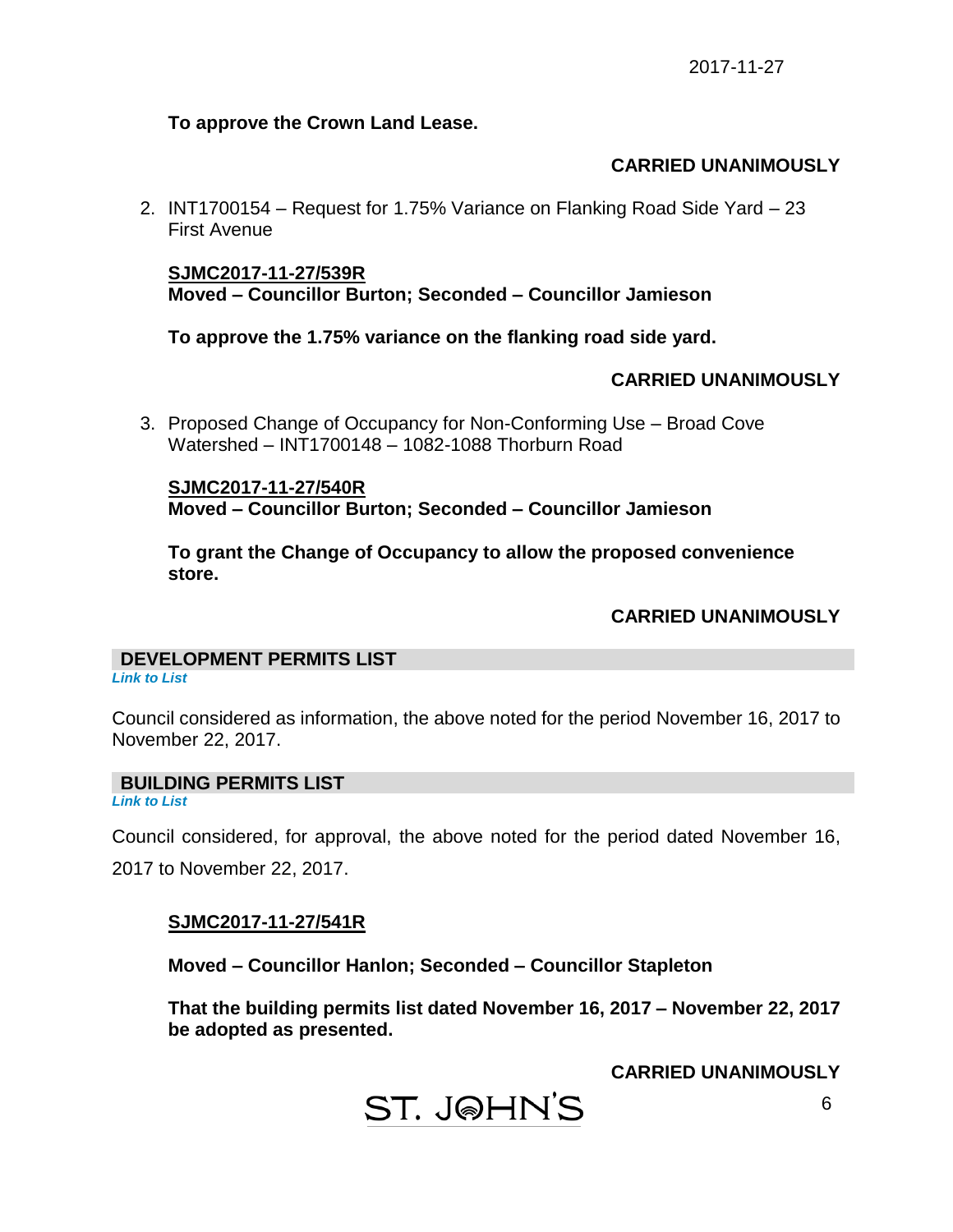# **REQUISITIONS, PAYROLLS AND ACCOUNTS**

*Link to Memo*

Council considered the requisitions, payrolls and accounts for the week ending November

22, 2017.

**SJMC2017-11-27/542R Moved – Councillor Hanlon; Seconded – Councillor Stapleton**

**That the requisitions, payrolls and accounts for the week ending November 22, 2017 in the amount of \$ 2,808,837.24 be approved as presented.**

**CARRIED UNANIMOUSLY**

#### **TENDERS/RFPS**

# **Council Approval – Tender 2017222 – Community Service Bussing for After School Program**

Council considered the above noted tender.

 **SJMC2017-11-27/541R Moved – Councillor Korab; Seconded – Councillor Jamieson**

**To award this tender to the lowest and only bidder, as shown above, meeting the specifications for the Community Service Bussing for After School Program, as per the Public Tendering Act. This contract is for a two year period with the option to extend for one an additional one year period. Taxes (HST) included.**

**CARRIED UNANIMOUSLY**

**Decision Note dated November 24, 2017 re: Request for Proposals – Quidi Vidi Park Redevelopment Project – Marquee Building**

Council considered the above noted RFP.

 **SJMC2017-11-27/542R Moved – Councillor Hickman; Seconded – Councillor Lane**

**To award the engineering consulting services to Tract Consulting Inc. for the amount of \$74,278.59 (including HST).** 

**CARRIED UNANIMOUSLY**

**NOTICES OF MOTION, RESOLUTIONS, QUESTIONS AND PETITIONS**